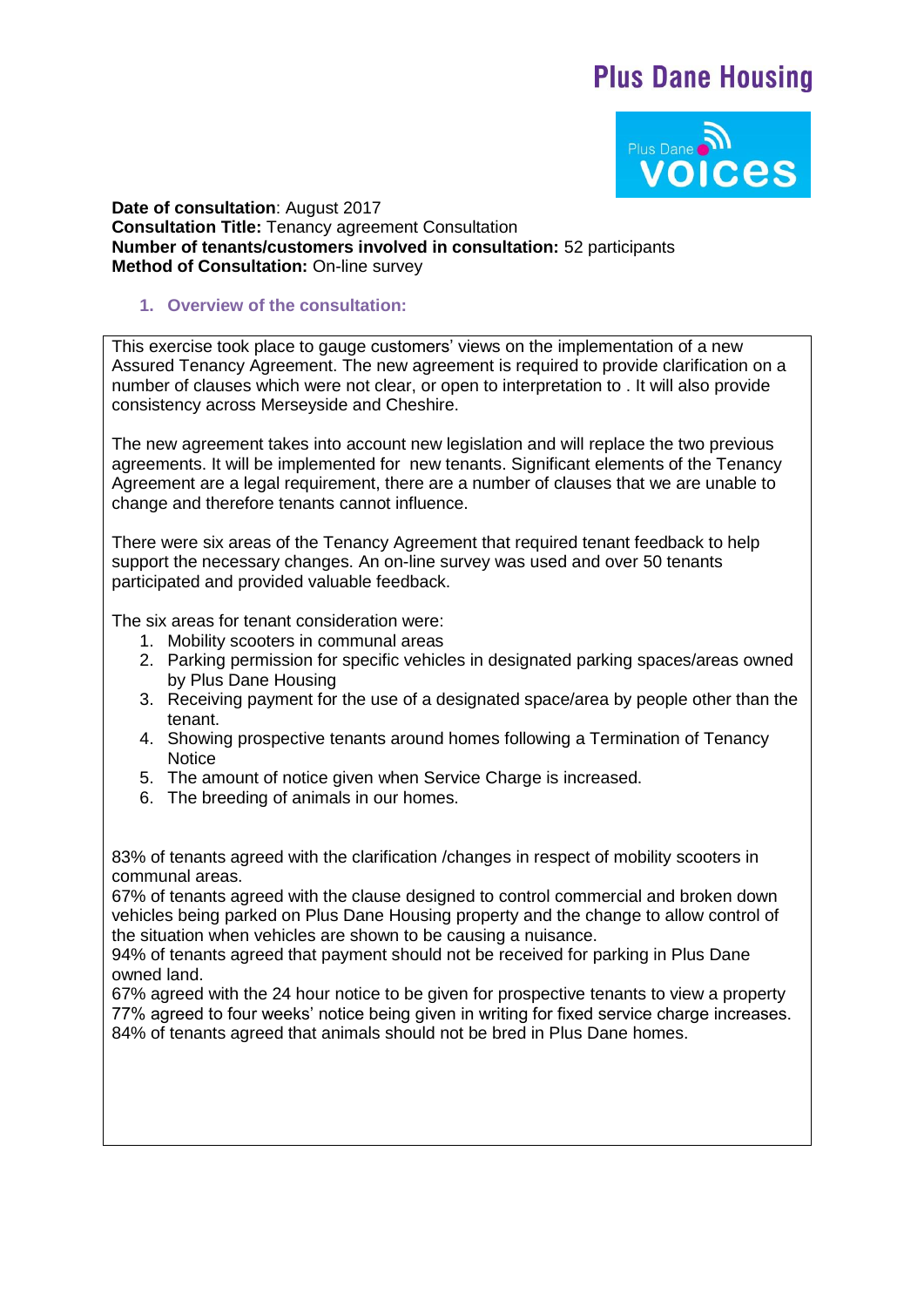# **2. Key recommendations from consultation:**

#### **1. Mobility scooters in communal areas**

Although the majority of tenants agreed with the terms we set out regarding mobility scooters in communal areas, a number of generalised comments from tenants were focused around the assigned time limit of 45 minutes for a person with a mobility scooter to enter and exit their property. Tenants felt this time limit should be extended. Tenants raised the question of whether Plus Dane could provide a place for tenants to store their mobility scooters.

#### **2. Parking permission for specific vehicles in designated parking spaces/areas owned by Plus Dane Housing**

A significant number of tenants agreed with the parking restrictions in respect of vehicles which tenants receive payment for or are not in regular use. Tenants expressed a number of concerns over vehicles which are used as their regular source of income and wanted clarity as to whether this relates to these.

#### **3. Receiving payment for the use of a designated space/area by people other than the tenant.**

The majority of tenants who participated agreed that it was not right to receive payment for the use of a designated space/area which is meant to be used by the tenant.

#### **4. Showing prospective tenants around homes following a Termination of Tenancy Notice.**

A significant number of tenants agreed with this clause. However, a number of comments suggested a longer period of notice so that they can make arrangements if they are working and also to give them an adequate amount of time to prepare for a viewing. A number of comments were made asking why we couldn't wait until the current tenant had vacated and whether it was mandatory that tenants have to give access for viewings.

## **5. The amount of notice given when Service Charge is increased.**

A majority of tenants agreed that four weeks notice for an increase in Service Charge is adequate. A number of comments were made asking if Service Charge could be set annually.

## **6. The breeding of animals in our homes.**

A majority of tenants agree that tenants cannot breed animals in their home.